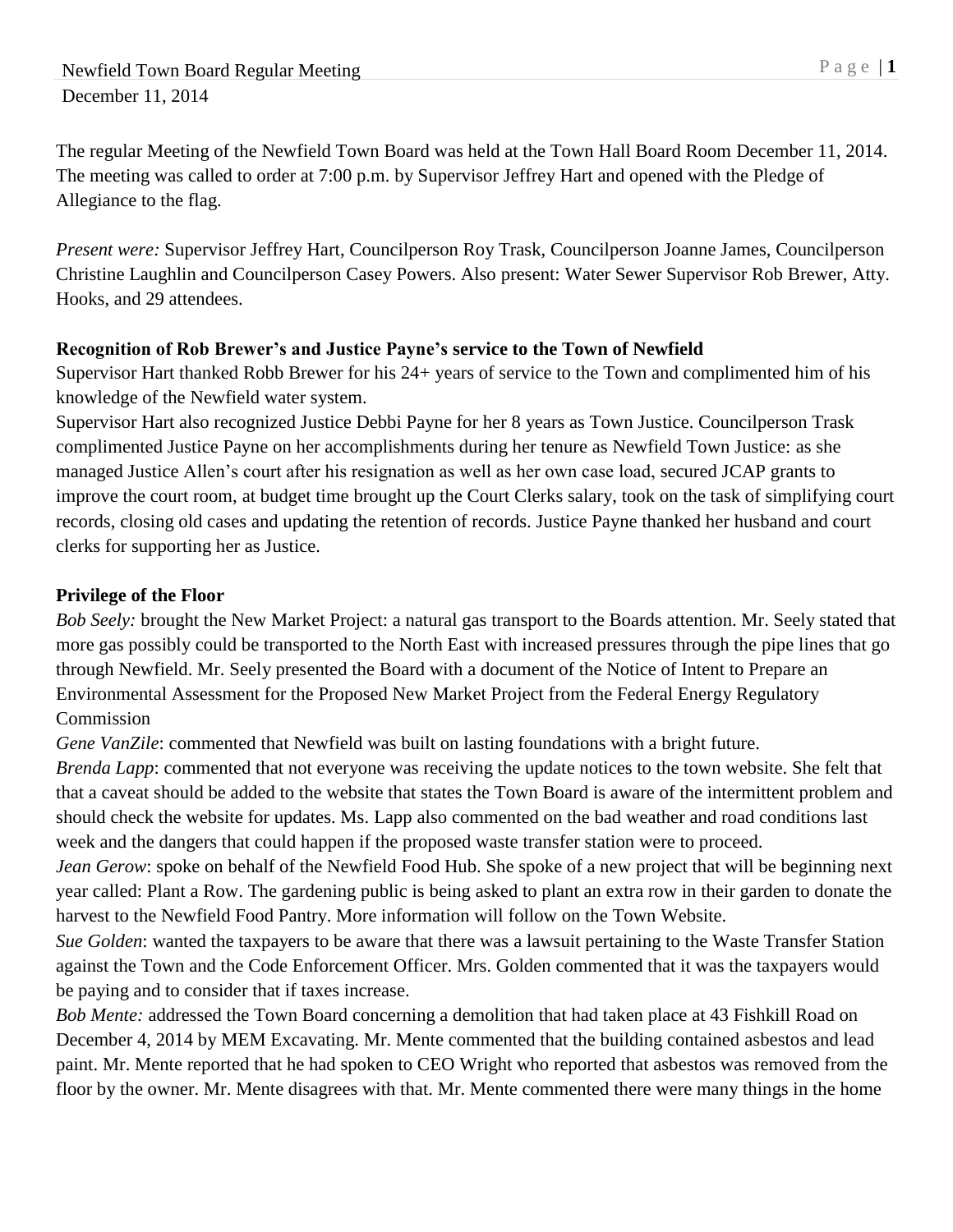that contained asbestos that should have been taken into consideration. Mr. Mente reminded the Board that when AWS was bringing in fill from Ithaca he had to have testing done as it was speculated lead paint was being brought into the property. Mr. Mente reported that the CEO allowed the property owner on Fishkill Road to bury the contaminated home in the stone foundation basement and the bank behind the home. Mr. Mente asked the Town Board what was going to happen if the aquifer wells test positive for contaminates or neighborhood wells are affected. Mr. Mente felt AWS would be blamed. Mr. Mente also stated that in Newfield and Tompkins County truss codes need to be visible on commercial buildings. He stated that no other commercial building in Newfield has the truss code information on its window which he was forced to do. *Brian McIlroy*: asked how the progress was going with the Personnel Policy. He noted that the CEO had joined the NYS Retirement. He asked if the CEO was tracking his hours for the 3 month for the standard work day resolution. Mr. McIlroy also commented on the water rate study. Mr. McIlroy felt all water should be charged the same with no discount for higher usage. Mr. McIlroy also suggested that increases be made over time to bring the water rate up to the water rate study's suggestion.

#### **Approval of November 13, 2014 Regular Board Meeting Minutes, November 25 and December 4, 2014 Works Session**

Motion was made by Councilperson Powers to approve the November 13 Board Meeting Minutes, seconded by Councilperson Laughlin. Vote AYES 5 Hart, Trask, James, Laughlin and Powers  $NAY$  0 Carried Motion was made by Councilperson Trask to approve the November 25 Work Session Meeting Minutes, seconded by Councilperson Powers. Vote AYES 5 Hart, Trask, James, Laughlin and Powers  $NAY$  0 Carried Motion was made by Councilperson Powers to approve the December 4, 2014 Work Session Meeting Minutes, seconded by Councilperson Laughlin. Vote AYES 4 Hart, Trask, Laughlin and Powers NAY 0 ABSTAIN 1 James

Carried

## **Correspondence:**

Supervisor Hart received correspondence from the DEC concerning a scoping session for development of State land some of which is in the Town of Newfield. Councilperson Trask added that the property in question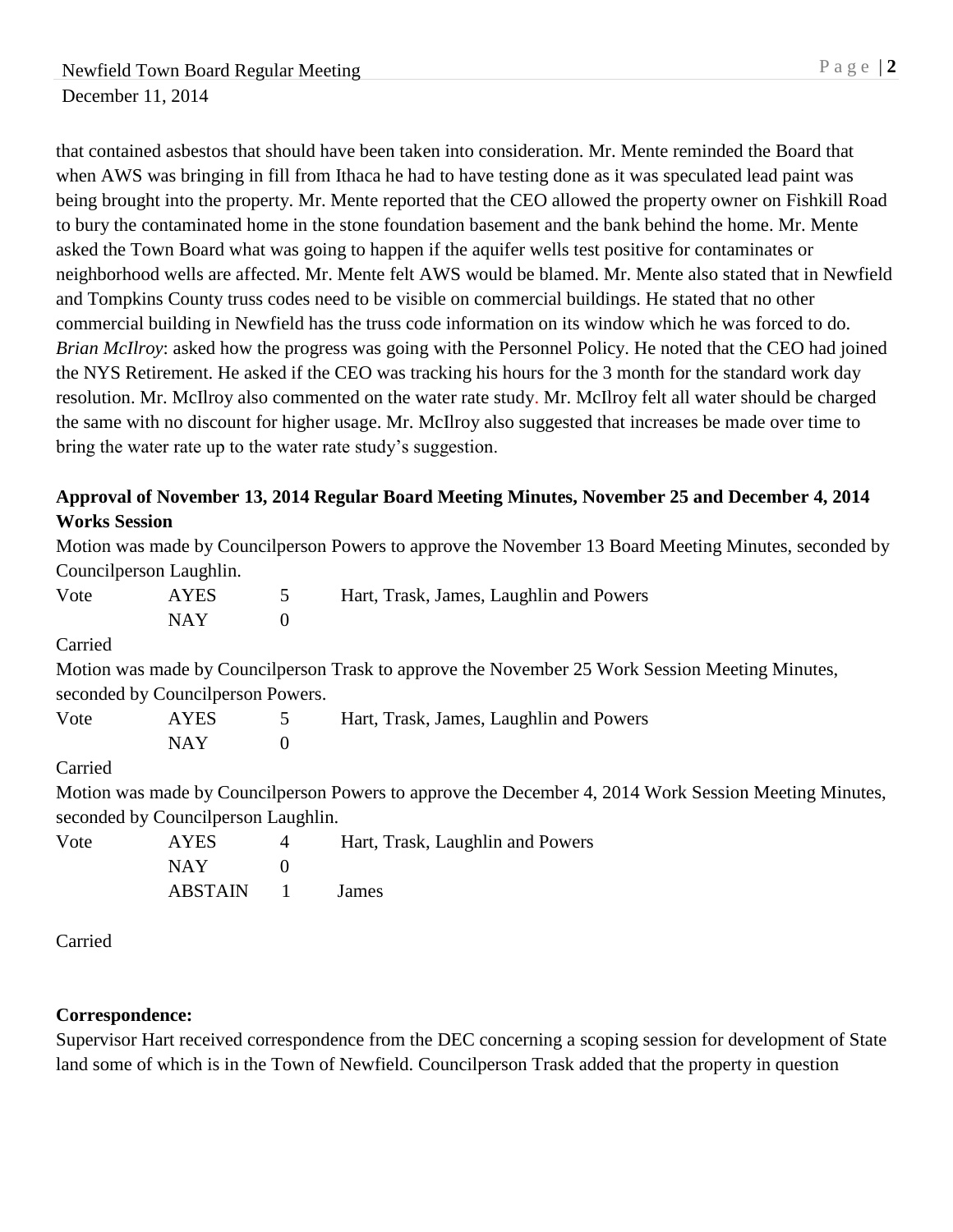includes Arnot State Forest and Morrell Road; the State would like to open the road from Tompkins to Schuyler County and develop the wilderness area to include campsites.

## **Reports:**

## *Cemetery Committee:* None

*Planning Board***:** Planning Board Chair Nancy Dolge reported that the Planning Board was working on the Community Service Organization listings. It will be a spiral bound notebook that will be available to the public at the Newfield Public Library, Town Hall and updated on the Town Website. The Planning Board is continuing to work on Land Use Tools and have spoken to Supervisors and planners from surrounding municipalities about what has worked for those municipalities who do not have zoning. They will be looking into the Road Ordinance next.

*Highway*: Highway Superintendent Kevin Berggren was absent. Councilperson Trask reported the Highway Department had received 120 ton of free salt from Cargill.

*Code Enforcement*: Code Enforcement Officer Harry Wright was absent

*Water Sewer*: Water Sewer Manager Robb Brewer was present.

*Recreation*: Recreation Director Reid Hoskins was absent. Supervisor Hart read Director Hoskins report.

# *Tompkins County Legislature Report*: Newfield Representative David McKenna was absent.

*Supervisor*: Supervisor Hart reported he is still waiting for the final well for the aquifer study to be drilled on Millard Hill Road. Supervisor Hart thanked everyone for their hard work and flexibility to attend meetings.

## **New Business**

## *Discussion with Planning Board regarding the project plan for the Hamlet:*

Barbara Tefft and Randy Brown spoke on behalf of the Vitalization Hamlet Plan subcommittee. This is an independent subcommittee that reports to the Planning Board, then to the Town Board for approval. The project the committee would like to work with is the Cornell Design Connect program. Students are used from the Architectural and Planning Department at Cornell University that need real world projects to work on. The subcommittee would like to submit a proposal for a plan for the hamlet. A draft copy of the application was presented to the Board members to view. An approved application should to be submitted by December 20, 2014 for the spring semester. The committee has secured independent funding for the application fee for this program. Ms. Tefft added that all the ideas outlined in the proposal were derived from the comprehensive plan, committee and resident meetings. If Newfield's application is chosen Cornell Design Connect will be asked to consider all the proposed ideas in addition their ideas to produce a drawing or 3 dimensional model of what the hamlet could be. Mr. Brown added that the proposal included little projects to larger projects.

*Discussion and approval of Resolution 36-2014 of the Veteran's War Memorial* Supervisor Hart read the proposed as follows:

Resolution No. 36-2014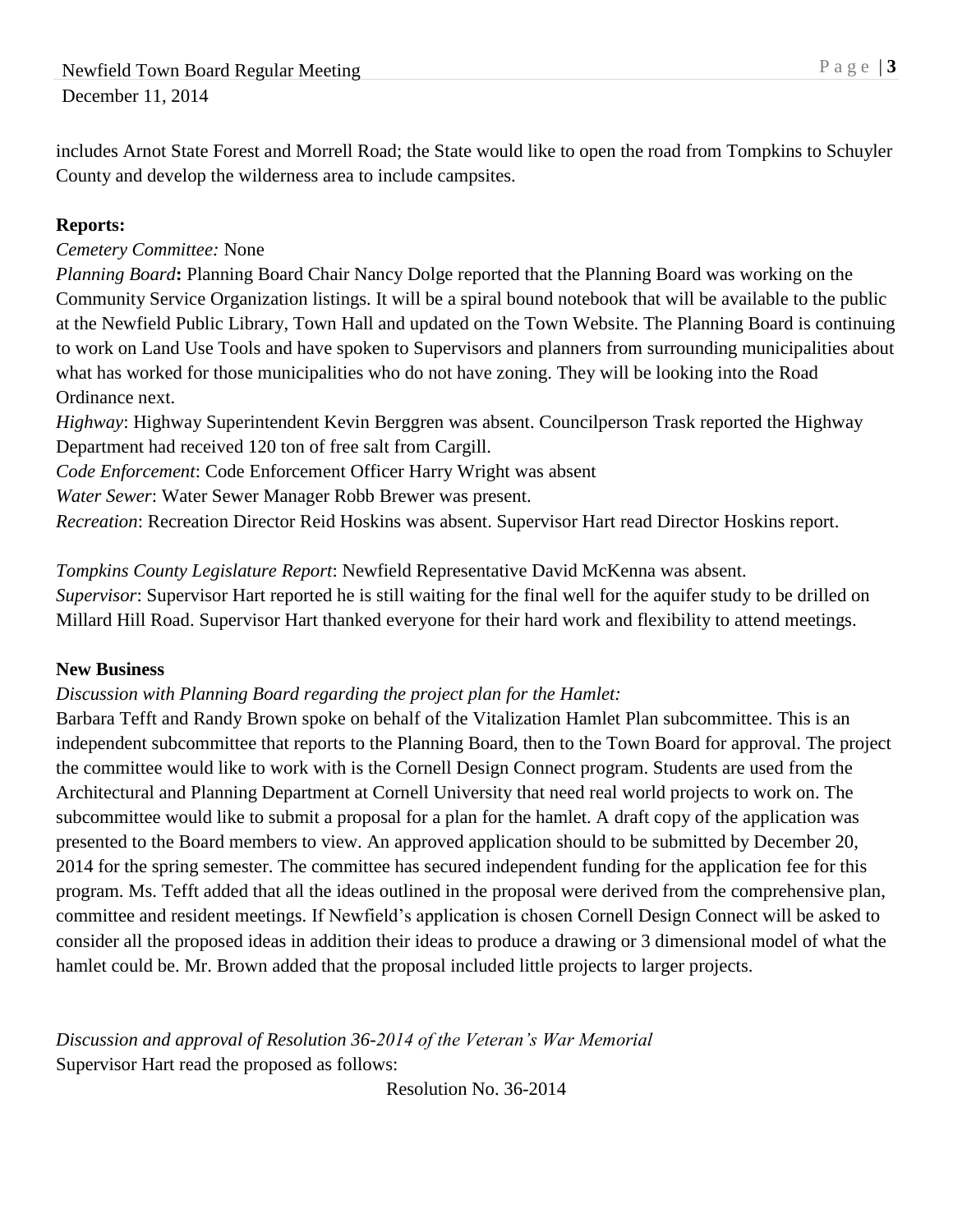Support of the WW1 and WW2 Veterans Memorial re-creation.

**WHEREAS** Mr. Glen Caslick has approached the Town Board requesting support and possible funds for the re-creation of the World War 1 and World War 2 Veterans Memorial. AND

**WHEREAS** Mr. Caslick would like Board permission to start the process of getting quotes for a stone memorial and to begin fund raising.

**THEREFORE BE IT RESOLVED** that the Town Board of the Town of Newfield supports Mr. Caslick's project and gives him permission to begin this project and will also supply an area in the park behind the Town Hall and a concrete base to place the monument.

Councilperson Trask commented that the initial idea was presented by Mr. Caslick several months ago. The Board supports the War Memorial World War 1 and 2 stone and then to expand upon it to include veteran memorials. It was felt that a stone memorial would be the most fitting.

Motion was made by Councilperson Powers to approve supporting the WW1 and WW2 Veterans memorial recreation, seconded by Councilperson Trask.

| Vote                 | AYES 5    | Hart, Trask, James, Laughlin and Powers |
|----------------------|-----------|-----------------------------------------|
|                      | $NAY = 0$ |                                         |
| $\sim$ $\sim$ $\sim$ |           |                                         |

Carried

*Discussion and approval of Resolution No.37-2014 accepting the draft Water Storage Tanks*

Attorney Hooks explained the process 1: short environmental assessment form for the Van Kirk Road aspect of the process, 2: consideration of the resolution; authorizing and approving the project. The Board then answered part 2 of the Impact Environmental Assessment Form. Supervisor Hart then signed the document.

Motion was made by Councilperson Trask to approve Resolution 37-2014, seconded by Councilperson Laughlin.

## **RESOLUTION NO. 37-2014**

**RESOLUTION OF THE TOWN BOARD OF THE TOWN OF NEWFIELD, TOMPKINS COUNTY, NEW YORK (THE "TOWN") PURSUANT TO SECTION 202-b OF THE TOWN LAW DETERMINING THAT IT IS IN THE PUBLIC INTEREST TO UNDERTAKE CERTAIN IMPROVEMENTS TO THE TOWN'S WATER DISTRICTS NO. 1 AND NO. 2**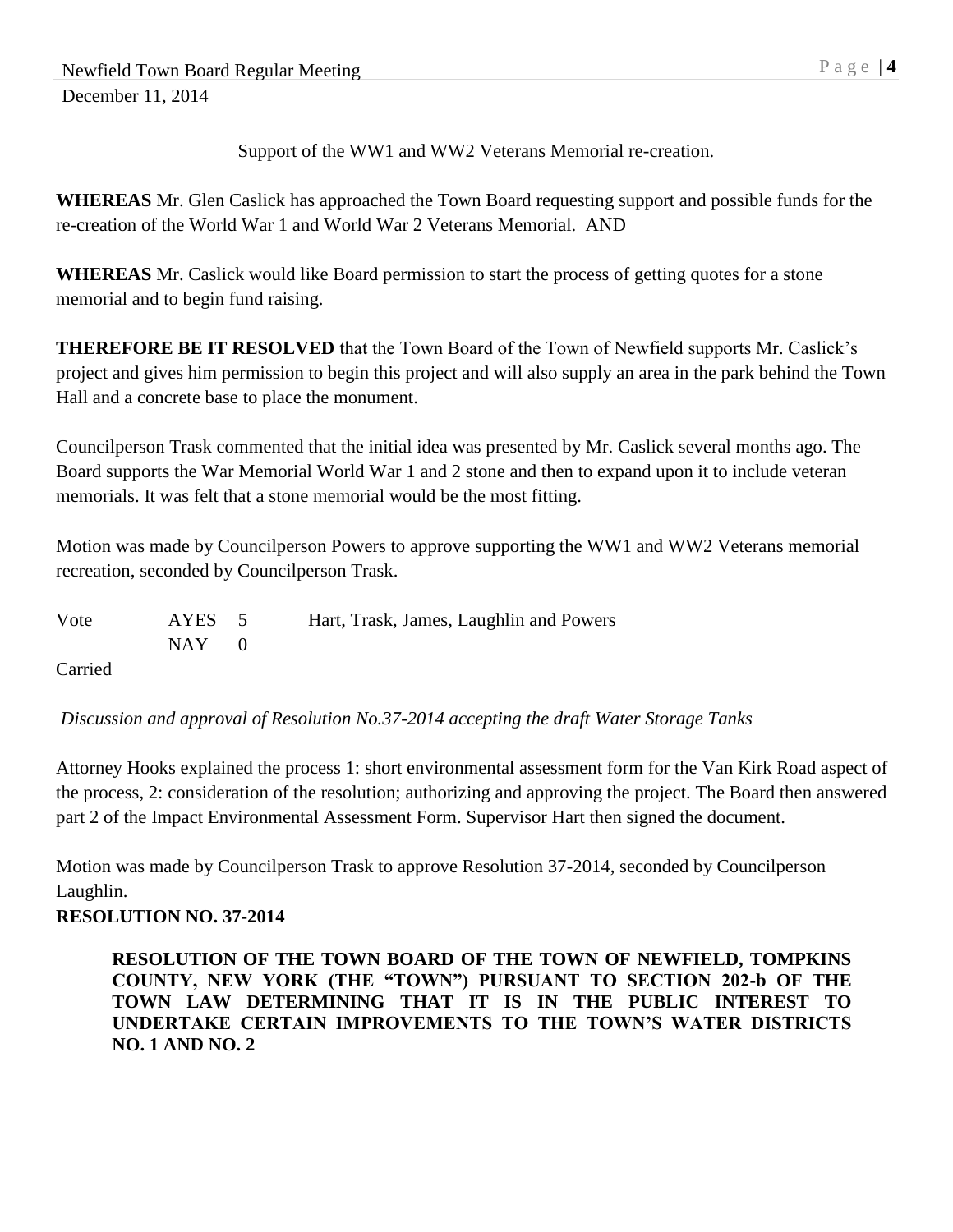**WHEREAS**, the Town Board of the Town of Newfield, Tompkins County, New York (the "Town") is considering whether to authorize certain improvements to the Town's Water Districts No. 1 and No. 2 including the construction of a new 150,000 gallon water tank on Van Kirk Road, the replacement of the 200,000 gallon on Trumbull Corners Road with a new 150,000 gallon water tank and all related appurtenances (collectively, the "Project"); and,

**WHEREAS**, the Town has caused a certain map, plan and report, for the proposed Project (the "Map, Plan and Report"), to be prepared by T. G. Miller, P.C. Engineers & Surveyors, a firm of engineers duly licensed in the State of New York ("T.G. Miller"); and

**WHEREAS**, the proposed Project, as more particularly described in the Map, Plan and Report, dated September 30, 2014 prepared by T. G. Miller, consists of the construction of a 150,000 gallon water tank, telemetry building, driveway, fencing, electric service, 10" PVC piping and hydrants on Van Kirk Road, the demolition of the existing 200,000 gallon Trumbull Corners Road tank, and a 150,000 gallon water tank, telemetry building, driveway, fencing, electric service, 10" PVC piping and hydrants on Trumbull Corners Road Road; and,

**WHEREAS**, the estimated maximum cost of the Project is \$1,271,980; and

**WHEREAS**, by resolution adopted on November 13, 2014, at a regular meeting of the Town Board held on such date, the Town Board directed that a public hearing be held on whether to authorize the Project, and to hear all persons interested in the subject thereof concerning the same on December 11, 2014 at 7:00 p.m. at the Town Hall, 166 Main Street, Newfield, New York 14867; and

**WHEREAS**, notice of said public hearing certified by the Town Clerk was duly published and posted as required by law, to wit: a duly certified copy thereof was published in the *Ithaca Journal*, the official newspaper of the Town, on November 28, 2014 and a copy of such notice was posted on November 28, 2014 on the signboard maintained by the Town Clerk, and on the Town's website, pursuant to Town Law Section 30(6); and

**WHEREAS**, said public hearing was duly held at the time and place set forth in said notice, at which all persons desiring to be heard were duly heard; and

**WHEREAS**, immediately prior to consideration of this resolution, the Town Board determined pursuant to the State Environmental Quality Review Act and the regulations of the Department of Environmental Conservation promulgated thereunder (6 NYCRR Part 617) (collectively, "SEQRA"), that the improvements included in the Project constitute an "Unlisted Action" within the meaning of SEQRA and that such improvements would not have a significant detrimental effect upon the environment and issued a "negative declaration" (within the meaning of SEQRA) with respect to the Project.

#### **NOW THEREFORE, THE TOWN BOARD OF THE TOWN OF NEWFIELD, TOMPKINS COUNTY, NEW YORK HEREBY RESOLVES, AS FOLLOWS:**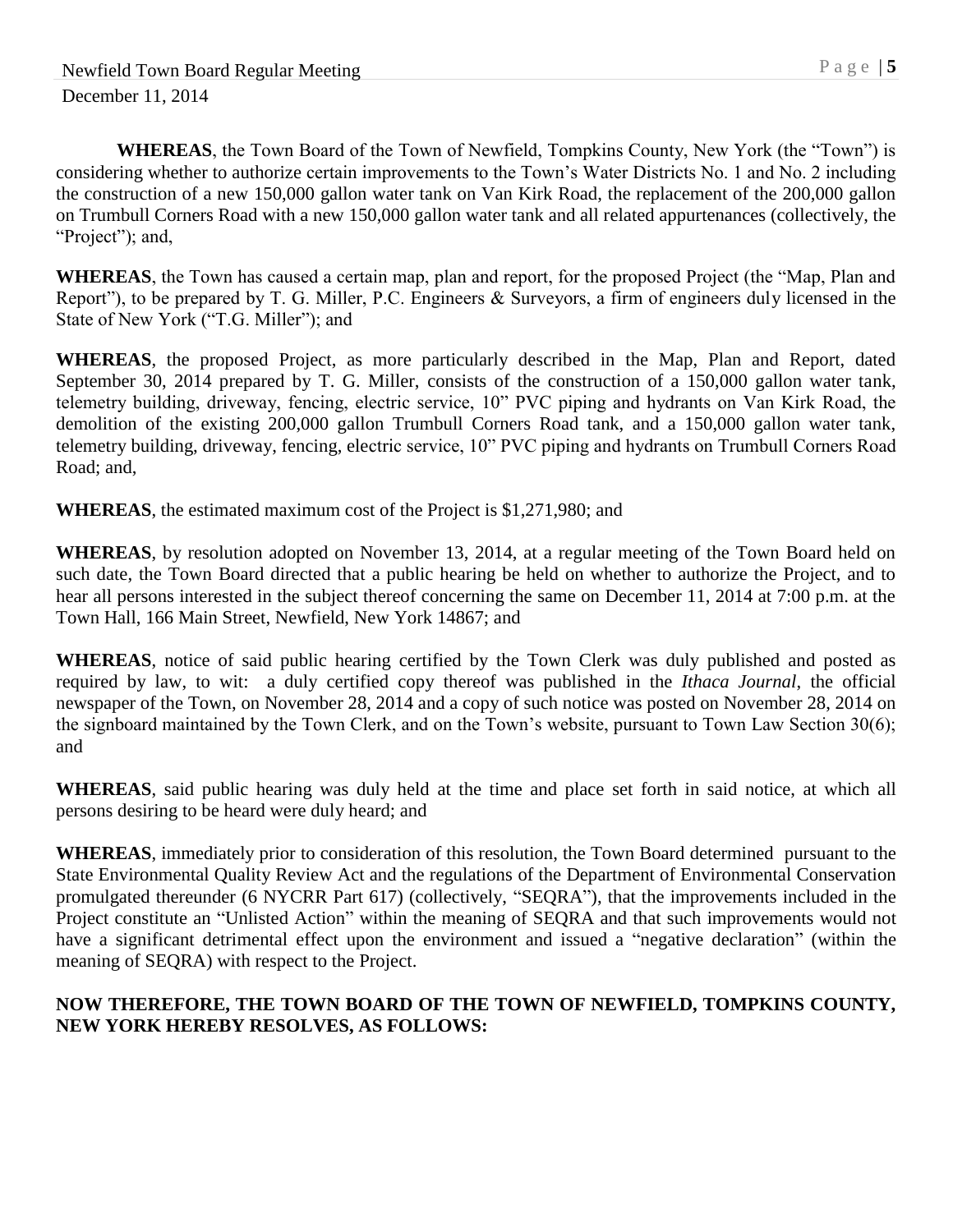SECTION 1. Based upon the evidence given at the aforesaid public hearing, it is hereby found and determined that it is in the public interest to undertake the Project as hereinabove described at the maximum cost of \$1,271,980. The Project is hereby approved.

SECTION 2. The Town Clerk is hereby authorized and directed to cause a certified copy of this resolution to be recorded in the office of the Clerk of Tompkins County, New York, within ten (10) days after the adoption hereof, in accordance with Section 195 of the Town Law.

SECTION 3. This resolution shall take effect immediately.

The following vote was taken and recorded in public or open session

| Vote                 | AYES 5    | Hart, Trask, James, Laughlin and Powers |
|----------------------|-----------|-----------------------------------------|
|                      | $NAY = 0$ |                                         |
| $\sim$ $\sim$ $\sim$ |           |                                         |

Carried

*Discussion and approval of Resolution 38-2014 increasing charges to Water District 1 & 2 for turning water service on or off*

Supervisor Hart read proposed Resolution 38-2014. Supervisor Hart stated this resolution was based on the recommendation from the water study report. Motion was offered to approve Resolution 38-2014 was offered by Councilperson James, seconded by Councilperson Trask.

Discussion: Attorney Hooks suggested a friendly amendment concerning reviewing the charges. Motion was offered by Councilperson James to accept Attorney Hooks suggestion, seconded by Councilperson Trask

#### **Resolution 38-2014 Charges for services in Water Districts 1 & 2**

**WHEREAS** the Town of Newfield Town Board received the report for the Water Rate Study prepared by T.G. Miller, P.C. and

**WHEREAS** T.G. Miller, P.C. recommended changes in charges for turning water services on or off due to the current cost are not sufficient to recover the actual cost of providing the service.

**NOW THEREFORE BE IT RESOLVED** that the Town of Newfield will accept the following changes to the charges in turning water on or off:

Turn water service on or off: During Working Hours - \$25.00 After Working Hours -

\$125.00 On and Off same day during working hours - \$40.00 Replace frost bottom on curb box -\$80.00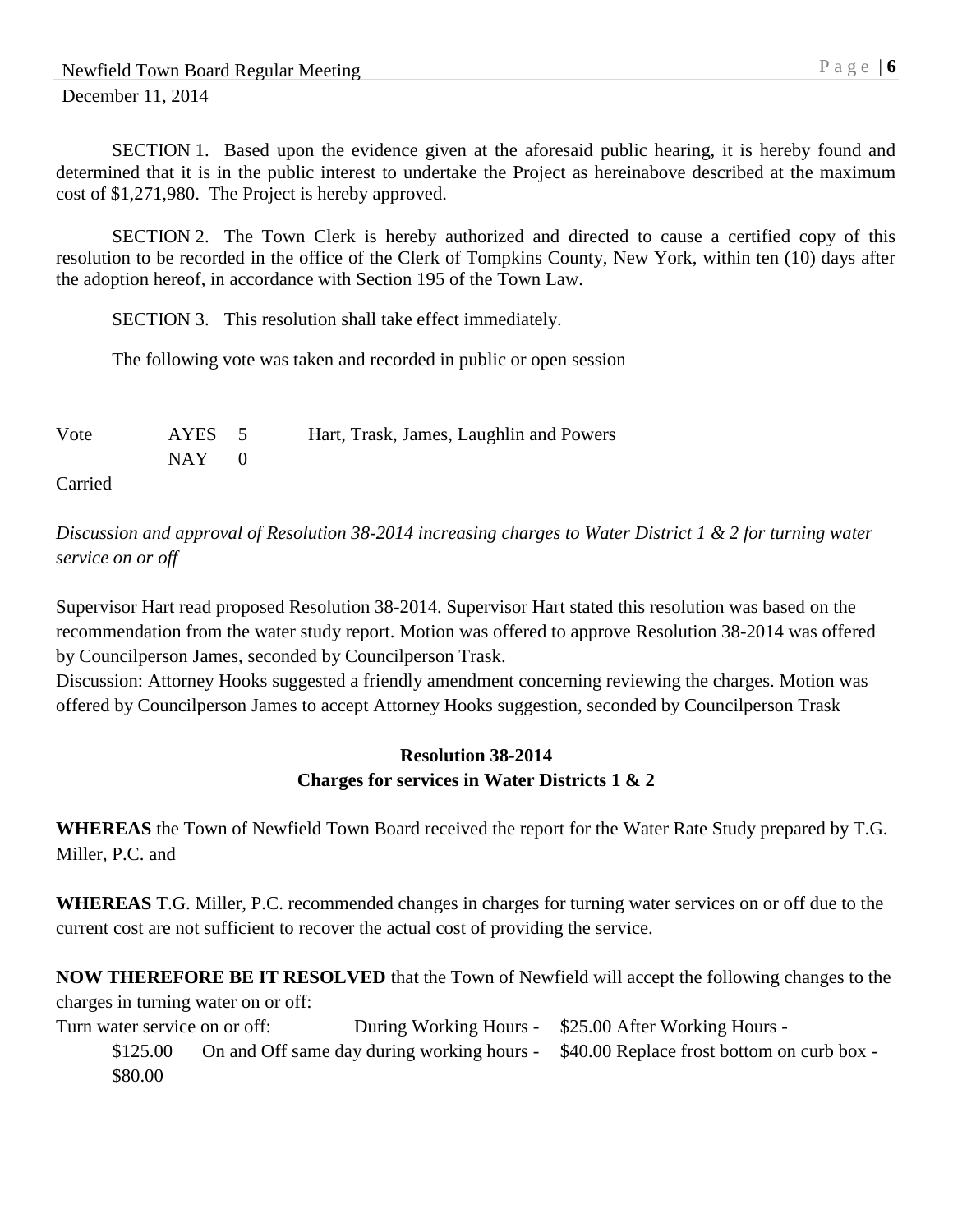**BE IT ALSO RESOLVED** at the recommendation of the Engineer's Report the Town of Newfield will review periodically to adjust rates as deemed necessary to keep up with inflation.

Vote AYES 5 Hart, Trask, James, Laughlin and Powers  $NAY$  0 Carried

#### *Discussion and approval of increasing water rate charges in Water District 1& 2*

Andy Sciarabba from TG Miller explained the water rate study and the findings, comparing the expenses and revenues for a three year period. It was found that the current expenses are not being met by the water revenues. To avoid a drastic raise in the water rates for the residents in one year a three year proposal was suggested as follows: 2015- 4.80/1000 gallon of water

2016- 5.25/1000 gallon of water

2017- 5.80/1000 gallon of water

These rates would cover the operations and maintenance and a reserve for repairs, rehabilitate and replace. The rate structure recommended was based on meter size rather than total water consumption. Councilperson Trask commented that the breakeven point is 4.60 rather than the 2.93 that is currently being charged, and there was not an accurate picture of the cost and usage. He added there is now a better understanding and can bill accordingly.

Residents asked what had covered the costs. It was explained in the past there had been a tax levy assessed to the Water 1 residents until the last three years. The reserves from the tax assessment had made up the difference. Another resident commented on the difference rate wise of similar communities, and that Newfield was at the low end of the comparison. Also commented upon was the 24% unaccounted water loss and if it could be remedied. It was also asked if expanding the water district could help with the water fund. Councilperson Trask commented it would not be cost effective. It was also asked if aquifer well being drilled on Millard Hill Road could be used to supply other areas- no, as it is only a well drilled for aquifer identification not water production. Another question was which aquifer the water district wells were located: the wells are in the area being studied presently. It was commented that concerning the water rate increase, rather than stating it

as an increase it should be noted that the discount was coming to an end!

Supervisor Hart commented that an earmarked account would be set up for the reserve funds.

It was also asked if there were any way to reduce production costs. Supervisor Hart explained that with the new proposal there would be a savings.

Councilperson Laughlin asked if the rates noted were for residential residents. Mr. Sciarabba stated the rate was for all accounts.

Supervisor Hart asked for a motion for a Resolution to raise the water rate.

#### **Resolution 40-2014 Water Rate Increase for Water District 1 & 2**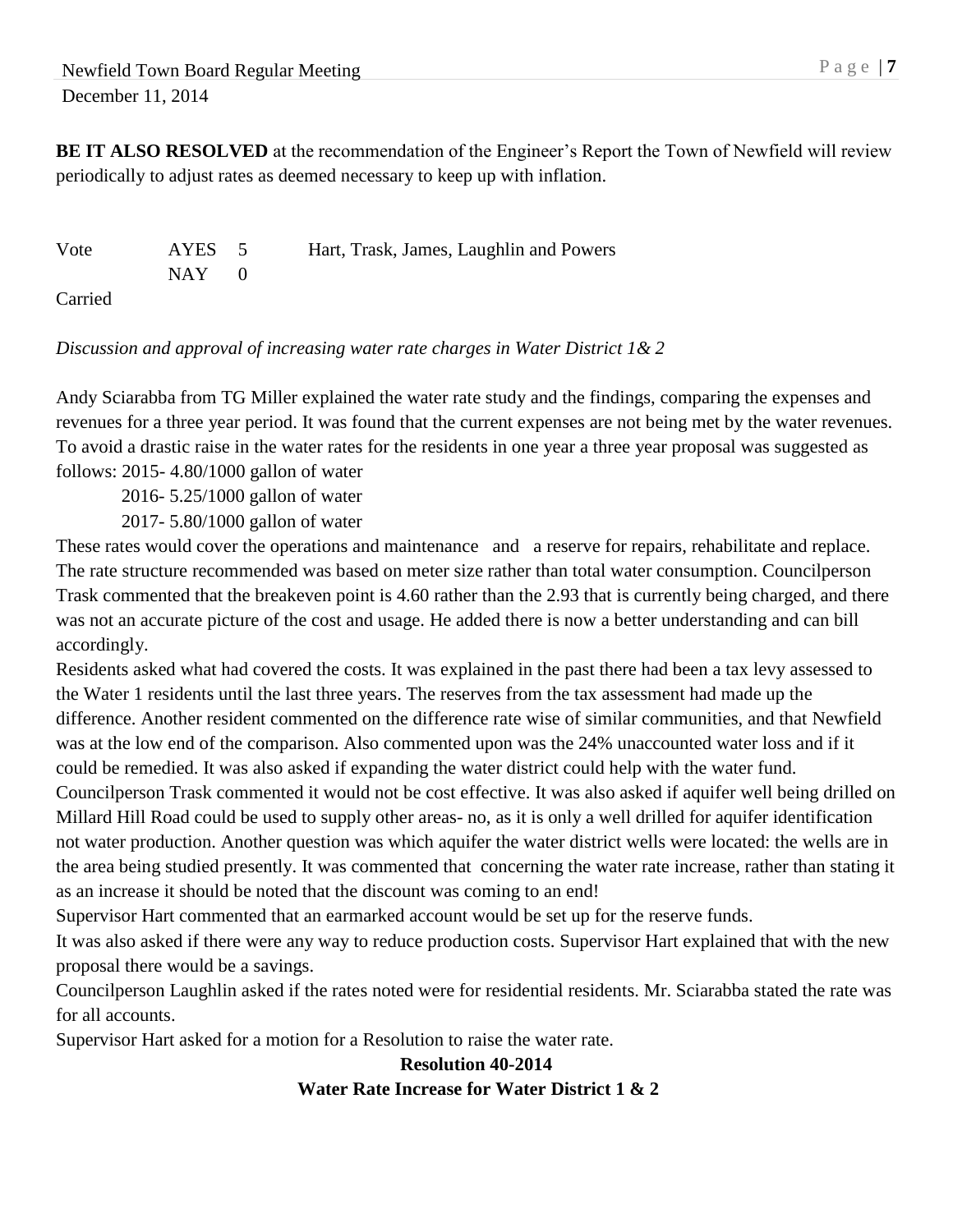Water Rates in the Town of Newfield for the year 2015 to increase to: 4.80/1000 gallons of water, 2016 tentative rate to be 5.25/1000 gallons of water and 2017 tentative rate to be 5.80/1000 gallons of water.

Councilperson James made a motion to raise the water rate to 2015 to 4.80/1000 gallons of water, 2016 tentative rate to be 5.25/1000 gallons of water and 2017 tentative rate to be 5.80/1000 gallons of water, seconded by Councilperson Powers

Vote AYES 5 Hart, Trask, James, Laughlin and Powers  $NAY$  0

Carried

*Discussion and Approval of Resolution No. 40-2014 appointment of Kevin Berggren to Water Sewer Supervisor*

Supervisor Hart read proposed Resolution No. 40-2014 as follows: **Resolution No. 39-2014 Water/Sewer Supervisor Appointment**

**WHEREAS** the Water/Sewer Supervisor will be retiring effective Dec. 31, 2014 and the Town Board wishes to fill this position immediately and

**WHEREAS** the Highway Superintendent has all the water licenses required for him to assume this position

**NOW THEREFORE BE IT RESOLVED** that the Town Board for the Town of Newfield appoints Kevin Berggren to the position of Water/Sewer Supervisor. This position will be in conjunction with the Highway Superintendent position.

Motion was made by Councilperson James to approve the appointment of Kevin Berggren as Water/Sewer Supervisor, seconded by Councilperson Trask.

Vote AYES 5 Hart, Trask, James, Laughlin and Powers  $NAY$  0

Carried

Councilperson James stated there is a free tax service available to residents earning less than \$32,000.00 single and \$50,000.00 for a family annually. This program is offered through Alternatives Credit Union at the Newfield High School. Information will be available on the Town website.

**Old Business**

None